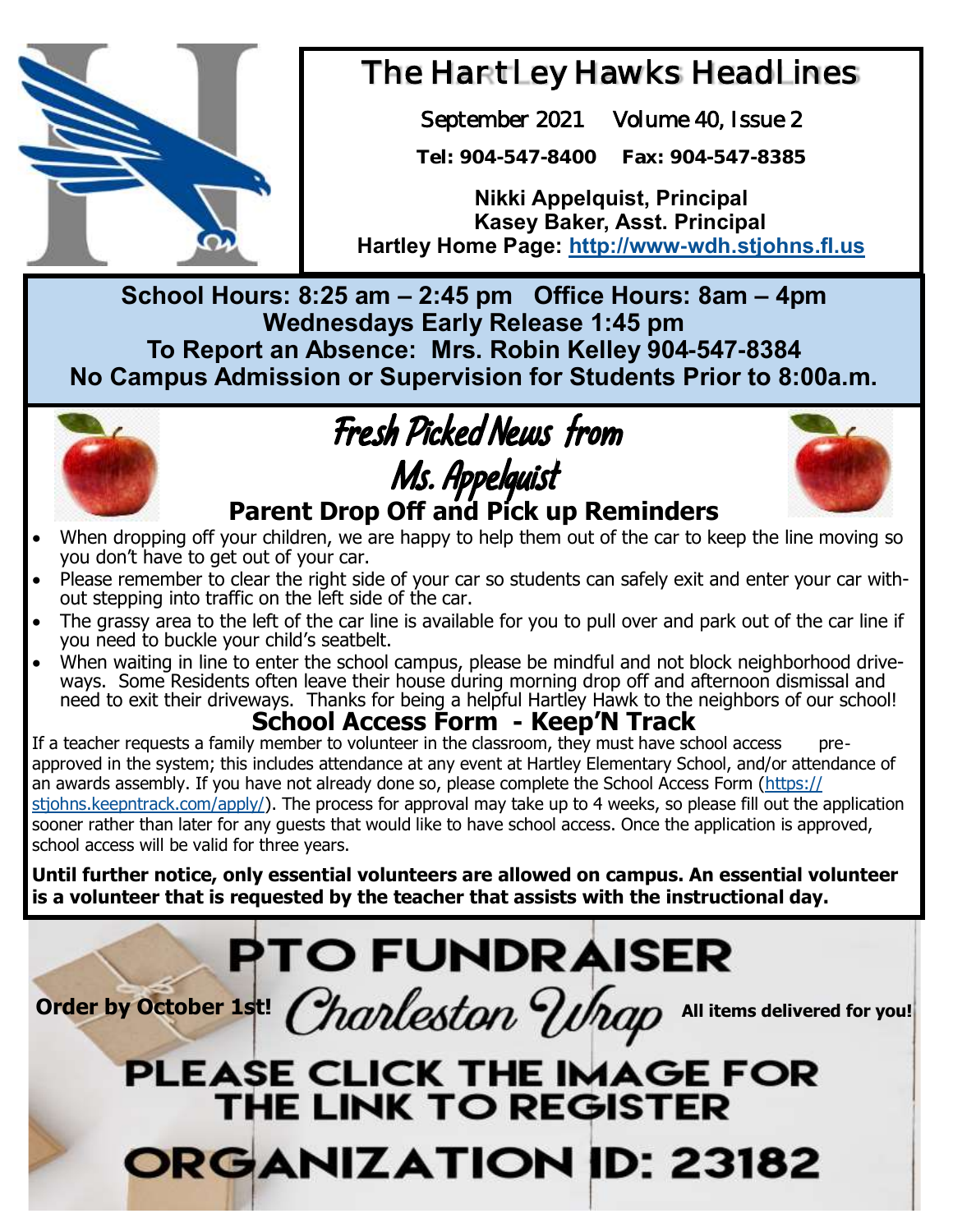## Fresh Picked News from Ms. Appelquist



**W.D. Hartley Student Youngest Kumon Reading Completer** by Katie Joval

Maeve Aplin, pictured above in the St. Augustine Observer, became the youngest student at Kumon Math and Reading Center of Palm Coast to complete the full Kumon Reading program at age 10. **September 26, 2021** 

**Hartley PTO News Hello Hartley Families!** 

**Hartley's PTO continues to work hard toward student and teacher success. One opportunity for families and local businesses to get involved is to become a Business Partner with the Hartley PTO. Our partnerships with our families and local businesses, provides much needed funding for various supplies and events through the year, for our students and staff. In return we like to promote your family or your business at Hartley.** 

**If you would like more information on becoming a business partner at Hartley, please email:** 

**[hartleybusinesspartners@gmail.com](mailto:hartleybusinesspartners@gmail.com)**

**There is still more time to support Hartley! [https://portal.charlestonwrap.com/email-3/](https://nam12.safelinks.protection.outlook.com/?url=https%3A%2F%2Fportal.charlestonwrap.com%2Femail-3%2F&data=04%7C01%7CJacey.Gwaltney%40stjohns.k12.fl.us%7C9354adbd6a404c4acd0808d97f76d4c5%7Cb3b3d057fc124f3f92f472be6e844351%7C0%7C0%7C637680970621195975%7CUnk)**

**Thank you for your support!**

**QUARANTINE HOTLINE 904-819-1101** PLEASE CALL WITH ANY COVID<br>RELATED QUARANTINE QUESTIONS.

### **VIRTUAL OPEN HOUSE**

**GRADES K. 1. & 2 - OCTOBER 12 @ 5PM** GRADES 3. 4. & 5 - OCTOBER 14 @ 5PM

More Details to Come

*SAMPAN RENEW*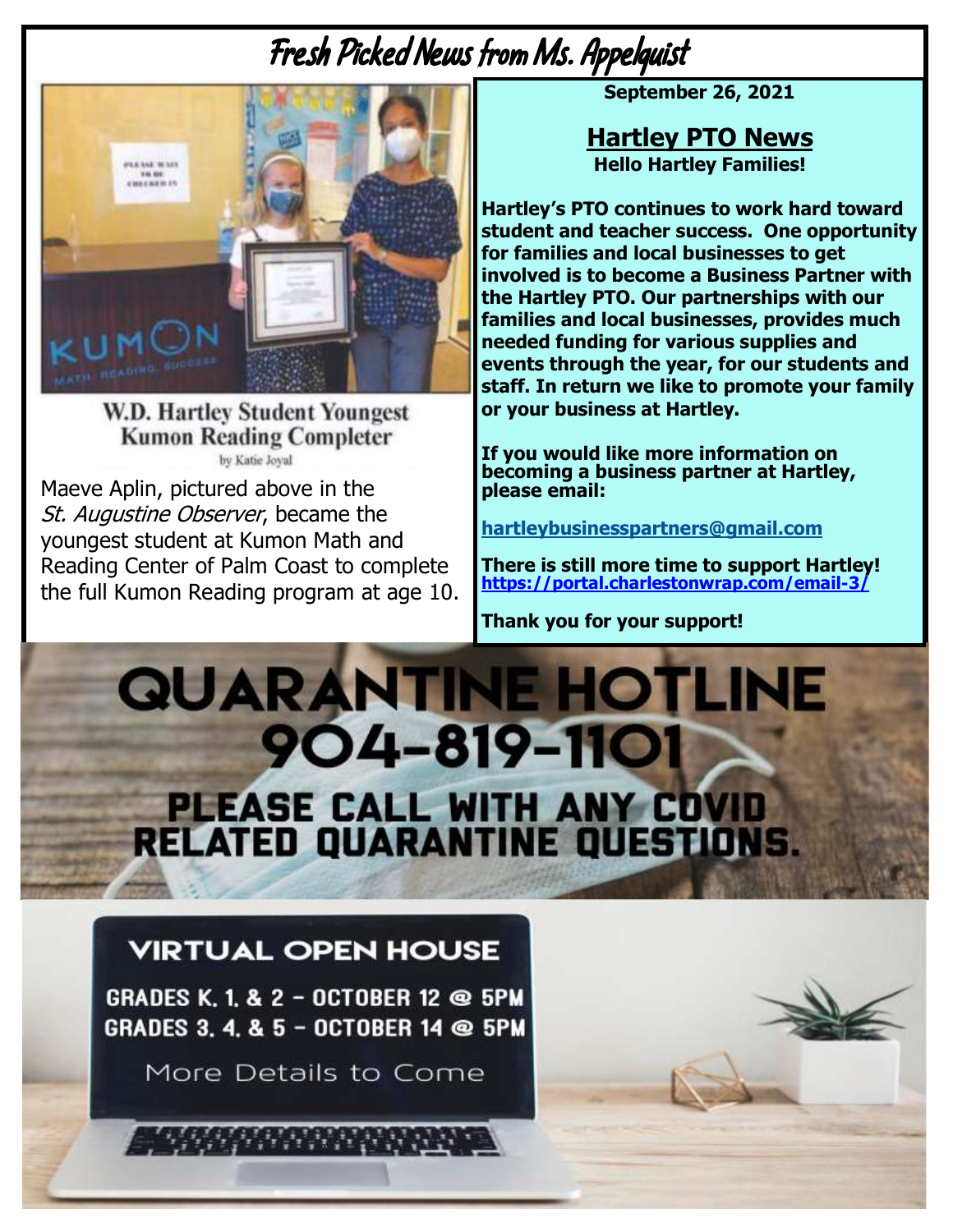

**students that are being helpful and kind during the school day. Each Friday a student per grade level is drawn for a prize out of the student names that have been recognized that week!** 

#### **Congratulations to the following students:**

**Student Name Teacher: Teacher: Recognized by: Zoe Joyce Ms. Dubowsky Ms. Dubowsky Thomas Pino Ms. Johnston** Mr. Chris **Kylie Rissetto Ms. Millillo Ms. McKenny Lily Phillips <b>Ms. Wall** Ms. Wall **Ms. Dubowsky Brendon Tyre Ms. Dubowsky** Ms. Dubowsky **Ainsley Briggs Ms. Dubowsky Ms. Dubowsky David Shaw Martinez Ms. Phillips Ms. Carroll Madelyn Pennington Ms. Milillo Ms. Milillo's class Landen Smith Ms. Kirkpatrick** Ms. Roqhuett **Zenni Heckman Ms. Erickson Ms. Erickson Skyler Fertel Ms. Erickson Ms. Erickson Evan Bays Ms. Johnston Ms. Roqhuett Maleah Lodi Ms. Schooley Ms. Costello Gavin Perrini Ms. Diaz Ms. 2008** Ms. Sloat **Gracie Givens Ms. Mergel Ms. Mergel** Ms. Mergel **Laquone Wilson Ms. Moffat Ms. Mergel Noah Perez Mrs. Dubowsky Mrs. Dubowsky Ansel Nava Ms. King Ms. King Tyler Greenfield Mrs. Powers Ms. Jackie Evelyn Arnold Mrs. Poticny Mrs. Poticny Austyn Works Mrs. Thomas Mrs. McLellan Silas DeMartino Ms. Anderson Mrs. Carroll Kinlee Mouse Mrs. Mergel Ms. Moffat Riley Stebbins Mrs. Diaz Mrs. Diaz Savannah Jean Ms. Schooley Ms. Schooley Aiden Wallman Ms. Schooley Ms. Schooley Evan Bays** Mrs. Johnston Mrs. Mrs. Kerly **Evan Soukup Mrs. Johnston Mrs. Kerly**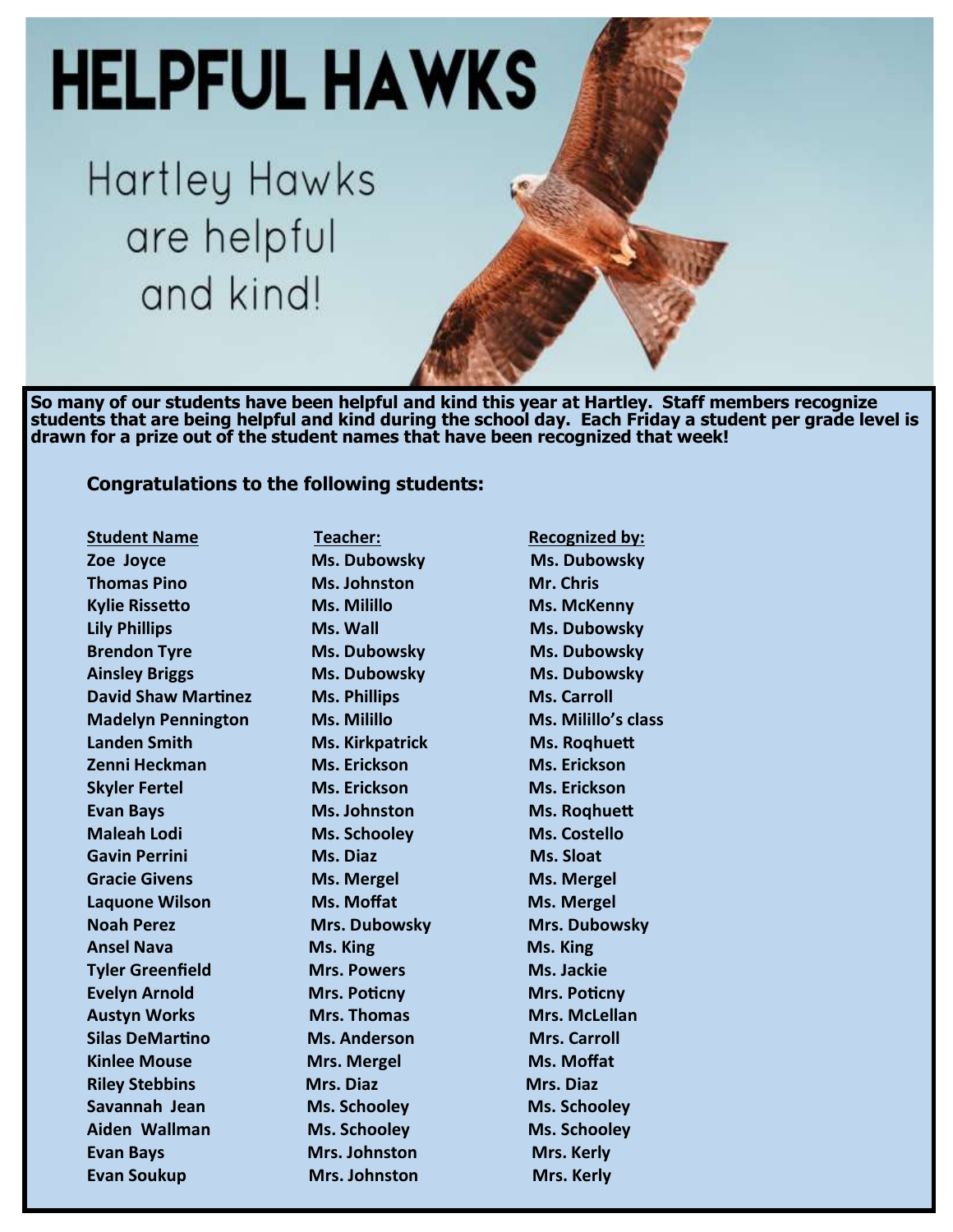### From the Hartley Kitchen

Lunch Menu: [https://www.stjohns.k12.fl.us/food/](https://nam12.safelinks.protection.outlook.com/?url=https%3A%2F%2Fwww.stjohns.k12.fl.us%2Ffood%2F&data=04%7C01%7CJacey.Gwaltney%40stjohns.k12.fl.us%7Ce350cb4df1d5453cdc8c08d96332da36%7Cb3b3d057fc124f3f92f472be6e844351%7C0%7C0%7C637649892320641784%7CUnknown%7C)

Hartley Cafeteria Contact Information Miki Betrone (904)547-8396

Online Payment Portal: [https://www.stjohns.k12.fl.us/food/paypams/](https://nam12.safelinks.protection.outlook.com/?url=https%3A%2F%2Fwww.stjohns.k12.fl.us%2Ffood%2Fpaypams%2F&data=04%7C01%7CJacey.Gwaltney%40stjohns.k12.fl.us%7Ce350cb4df1d5453cdc8c08d96332da36%7Cb3b3d057fc124f3f92f472be6e844351%7C0%7C0%7C637649892320651800%7C)

Free/Reduced Lunch Application: [https://www.stjohns.k12.fl.us/food/free/](https://nam12.safelinks.protection.outlook.com/?url=https%3A%2F%2Fwww.stjohns.k12.fl.us%2Ffood%2Ffree%2F&data=04%7C01%7CJacey.Gwaltney%40stjohns.k12.fl.us%7Ce350cb4df1d5453cdc8c08d96332da36%7Cb3b3d057fc124f3f92f472be6e844351%7C0%7C0%7C637649892320651800%7CUnk)

[Michelle.M.Betrone@stjohns.k12.fl.us](mailto:Michelle.M.Betrone@stjohns.k12.fl.us)

# **OUR CLINIC NEEDS CLOTHES!**

Parents/Guardians, We are in need of clothing donations for our clinic. If you have shirts, shorts, or pants that need a new home, please think about donating them to the Hartley Clinic.  $Jhank<sub>o</sub>$  you!

# IF YOUR CHILD HAS TEVER OR FEU-LIKE SYMPTOMS PLEASE DO NOT SEND IHEM TO SCHOOL. Thank you por your part In keeping everyone healthy.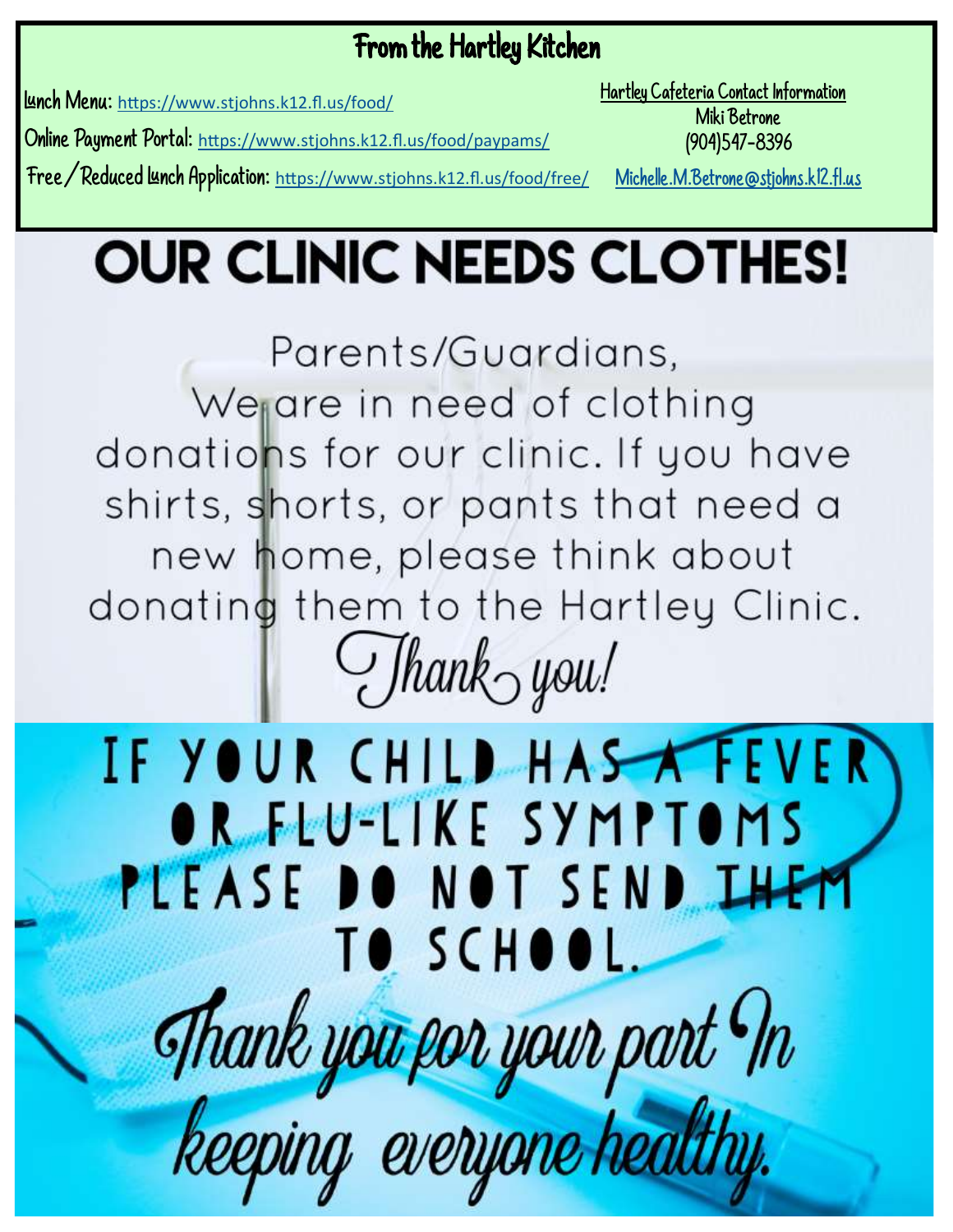## **Our water fountain fore for filli Water bott es en STUDENTS W** . NEED **WATER BOT** TLES **EVERYD**

**Please send a water bottle** 

labeled vith your student's name

on it to school with your children.

Second Grade Addition/Subtraction Wall of Fame

# We LOVE Math!

Want to give your 2nd grader a practical skill that will benefit him or her throughout life? Help your child master addition and subtraction facts! Being fluent in addition and subtraction (to 20) is a 2nd grade Standard, prerequisite to learning multiplication facts in third grade. Teachers can offer tips to help your child practice these at home, including the online tool: **XtraMath.com.** 

> **Timothy Mouse + Cambria Richardson + Remington Deal + Caden Echols +**